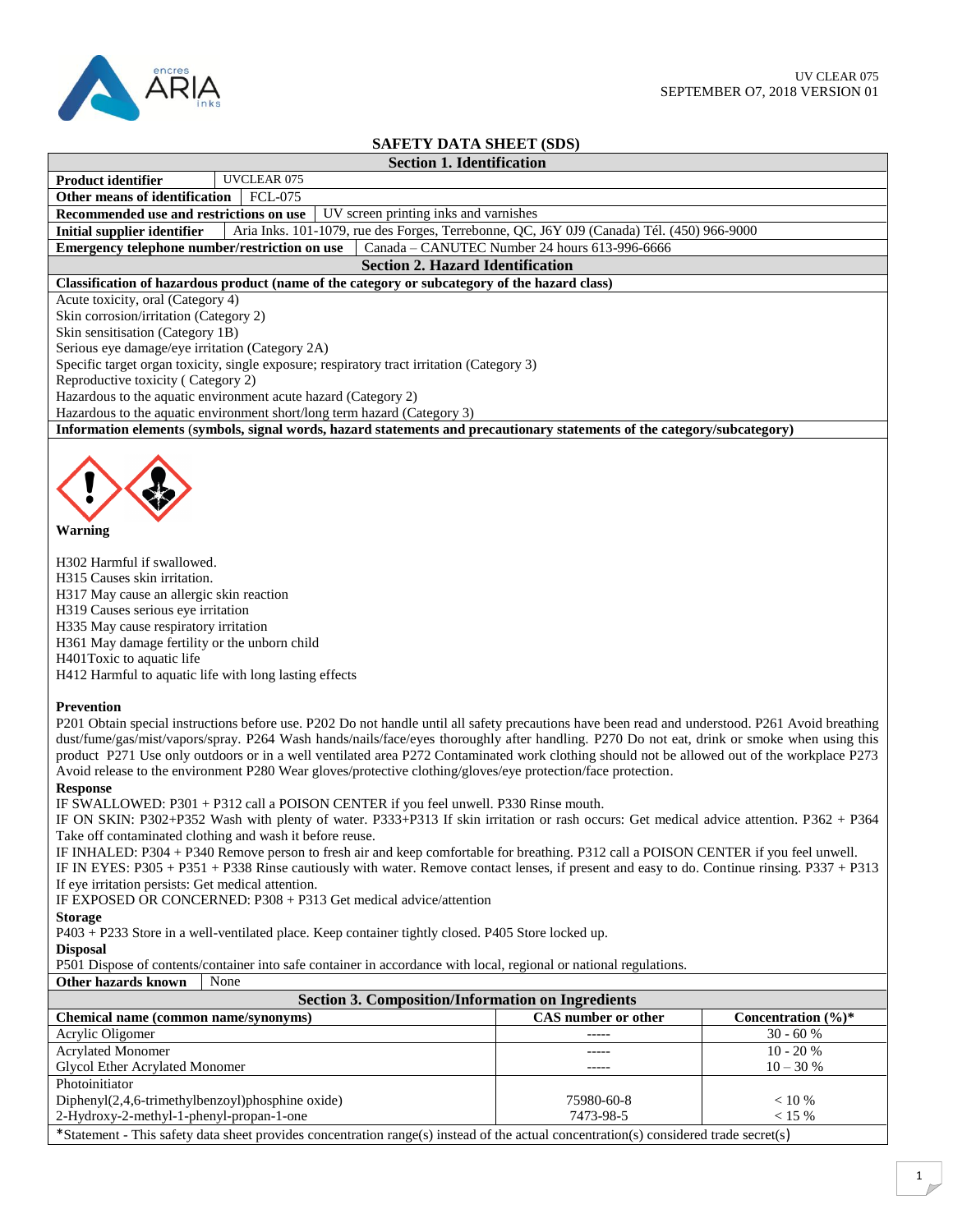

|                                                                                                                                                    | <b>Section 4. First-Aid Measures</b>                                                                                                                  |  |  |  |
|----------------------------------------------------------------------------------------------------------------------------------------------------|-------------------------------------------------------------------------------------------------------------------------------------------------------|--|--|--|
| <b>Inhalation</b>                                                                                                                                  | IF INHALED: If overexposure remove person to fresh air and keep comfortable for breathing. If not breathing, give artificial                          |  |  |  |
|                                                                                                                                                    | respiration or give oxygen by trained personnel. If symptoms persist, seek medical attention.                                                         |  |  |  |
| <b>Ingestion</b>                                                                                                                                   | IF SWALLOWED: Immediately call a doctor. Do NOT induce vomiting. Rinse mouth thoroughly with water. Never give                                        |  |  |  |
|                                                                                                                                                    | anything by mouth if the victim is rapidly losing consciousness, or is unconscious or convulsing.                                                     |  |  |  |
| Skin contact                                                                                                                                       | IF ON SKIN: Remove contaminated clothing, wash immediately with soap and water (20 - 30 minutes). If skin irritation                                  |  |  |  |
|                                                                                                                                                    | occurs: Get medical attention. Wash contaminated clothing before reuse. Discard or decontaminate footwear before reuse.                               |  |  |  |
| <b>Eye contact</b>                                                                                                                                 | IF IN EYES, Rinse cautiously with water for several minutes (20 - 30 minutes). Remove contact lenses, if present and easy to                          |  |  |  |
|                                                                                                                                                    | do. Continue rinsing. If eye irritation persists: Get medical attention.                                                                              |  |  |  |
|                                                                                                                                                    | Most important symptoms and effects (acute or delayed)<br>Harmful if swallowed. Causes skin irritation. May cause an allergic skin                    |  |  |  |
|                                                                                                                                                    | reaction. Causes serious eye irritation. May cause respiratory irritation. May                                                                        |  |  |  |
|                                                                                                                                                    | damage fertility or the unborn child.                                                                                                                 |  |  |  |
|                                                                                                                                                    | In all cases, call a doctor. Do not forget this document.<br>Indication of immediate medical attention/special treatment                              |  |  |  |
|                                                                                                                                                    | <b>Section 5. Fire-Fighting Measures</b>                                                                                                              |  |  |  |
|                                                                                                                                                    | Specific hazards of the hazardous product (hazardous combustion products)                                                                             |  |  |  |
|                                                                                                                                                    | Carbon monoxide and dioxide, nitrogen oxides, acrid fumes and smoke.                                                                                  |  |  |  |
|                                                                                                                                                    | Suitable and unsuitable extinguishing media                                                                                                           |  |  |  |
|                                                                                                                                                    | In case of fire: Use Carbon dioxide, dry chemical, foam, water spray, water.                                                                          |  |  |  |
|                                                                                                                                                    | Special protective equipment and precautions for fire-fighters                                                                                        |  |  |  |
|                                                                                                                                                    | During a fire, irritating/toxic fumes may be generated. Do not enter fire area without proper protection. Firefighters should wear proper protective  |  |  |  |
| equipment as required.                                                                                                                             |                                                                                                                                                       |  |  |  |
|                                                                                                                                                    | <b>Section 6. Accidental Release Measures</b>                                                                                                         |  |  |  |
|                                                                                                                                                    | Personal precautions, protective equipment and emergency procedures                                                                                   |  |  |  |
|                                                                                                                                                    | Evacuate non-emergency personnel. Isolate the area and prevent access. Control source of the leak. Ensure clean-up is conducted by trained            |  |  |  |
|                                                                                                                                                    | personnel only. All persons dealing with clean-up should wear the appropriate protective equipment (See Section 8). Prevent the spill spread into     |  |  |  |
|                                                                                                                                                    | drains, sewers, water supplies, or soil. Eliminate all ignition sources (no smoking, flares, sparks or flames) in immediate area. Take precautionary  |  |  |  |
|                                                                                                                                                    | measures against static discharges. All equipment used when handling the product must be grounded. Do not touch or walk through spilled               |  |  |  |
| material.                                                                                                                                          |                                                                                                                                                       |  |  |  |
|                                                                                                                                                    | Methods and materials for containment and cleaning up                                                                                                 |  |  |  |
|                                                                                                                                                    | Avoid prolonged exposure. Stop leak if you can do it without risk. Spill should be contained with inert material and disposed into suitable retaining |  |  |  |
|                                                                                                                                                    | area. Do not touch or walk through spilled material. Small volumes of liquid may be contained or absorbed into an appropriate absorbent. Keep away    |  |  |  |
|                                                                                                                                                    | from all watercourses. Do not flush down storm or sanitary sewer. Take precautionary measures against static discharges. Dispose of in accordance     |  |  |  |
|                                                                                                                                                    | with local, provincial and federal regulations.                                                                                                       |  |  |  |
|                                                                                                                                                    | <b>Section 7. Handling and Storage</b>                                                                                                                |  |  |  |
| <b>Precautions for safe handling</b>                                                                                                               |                                                                                                                                                       |  |  |  |
|                                                                                                                                                    | Obtain special instructions before use. Do not handle until all safety precautions have been read and understood. Avoid breathing                     |  |  |  |
|                                                                                                                                                    | dust/fume/gas/mist/vapors/spray. Wash hands/nails/face/eyes thoroughly after handling. Do not eat, drink or smoke when using this product. Use        |  |  |  |
|                                                                                                                                                    | only outdoors or in a well ventilated area. Contaminated work clothing should not be allowed out of the workplace. Avoid release to the               |  |  |  |
|                                                                                                                                                    | environment. Wear gloves/protective clothing/gloves/eye protection/face protection.                                                                   |  |  |  |
|                                                                                                                                                    | Conditions for safe storage, including any incompatibilities                                                                                          |  |  |  |
|                                                                                                                                                    | Store in a cool, well-ventilated area. Keep container closed when not in use. Do not handle or store near open flames, heat or other sources of       |  |  |  |
|                                                                                                                                                    | ignition. Store away from incompatible materials (Section 10). Inspect all incoming containers to make sure they are properly labeled and not         |  |  |  |
| damaged. Storage area should be clearly identified, clear of obstruction and accessible only to trained personnel. Inspect periodically for damage |                                                                                                                                                       |  |  |  |
| or leaks. Storage temperature: $15 - 27$ °C.                                                                                                       |                                                                                                                                                       |  |  |  |
| <b>Section 8. Exposure Controls/Personal Protection</b>                                                                                            |                                                                                                                                                       |  |  |  |
| Control parameters (biological limit values or exposure limit values and source of those values)                                                   |                                                                                                                                                       |  |  |  |
|                                                                                                                                                    | Exposure limits: ACGIH - TLV-TWA Not available                                                                                                        |  |  |  |
|                                                                                                                                                    | Appropriate engineering controls                                                                                                                      |  |  |  |
| Use product in well-ventilated areas. Do not spray the product. Local exhaust ventilation system is recommended to maintain concentrations of      |                                                                                                                                                       |  |  |  |
| contaminants below exposure limits. Supply emergency safety/quick-drench shower, eyewash station and washing facilities available in work area     |                                                                                                                                                       |  |  |  |
| and near handling area. Where such systems are not effective, wear suitable personal protection equipment which performs satisfactorily and        |                                                                                                                                                       |  |  |  |
| meets recognized standards.                                                                                                                        |                                                                                                                                                       |  |  |  |
| Individual protection measures/personal protective equipment                                                                                       |                                                                                                                                                       |  |  |  |
| Gloves: Neoprene gloves or equivalent; Clothing: use suitable protective clothing to prevent any possibility of skin contact; Respiratory: Not     |                                                                                                                                                       |  |  |  |
|                                                                                                                                                    | required if working area is well ventilated. Use a NIOSH approved respirators if the exposure limits are unknown; Equipment: Safety glasses,          |  |  |  |
|                                                                                                                                                    | chemical resistant. Special instructions for protection and hygiene: Wash hands/nails/face thoroughly after handling. Do not eat, drink or smoke      |  |  |  |
|                                                                                                                                                    | when using this product. Practice good personal hygiene after using this material. Remove and wash contaminated work clothing before re-use.          |  |  |  |
|                                                                                                                                                    | Educate and train employees in the safe use and handling of this product. Follow all label instructions.                                              |  |  |  |
|                                                                                                                                                    | <b>Section 9. Physical and Chemical Properties</b>                                                                                                    |  |  |  |
|                                                                                                                                                    | Not available<br>Liquid<br>Appearance, physical state/colour<br>Vapour pressure                                                                       |  |  |  |
|                                                                                                                                                    |                                                                                                                                                       |  |  |  |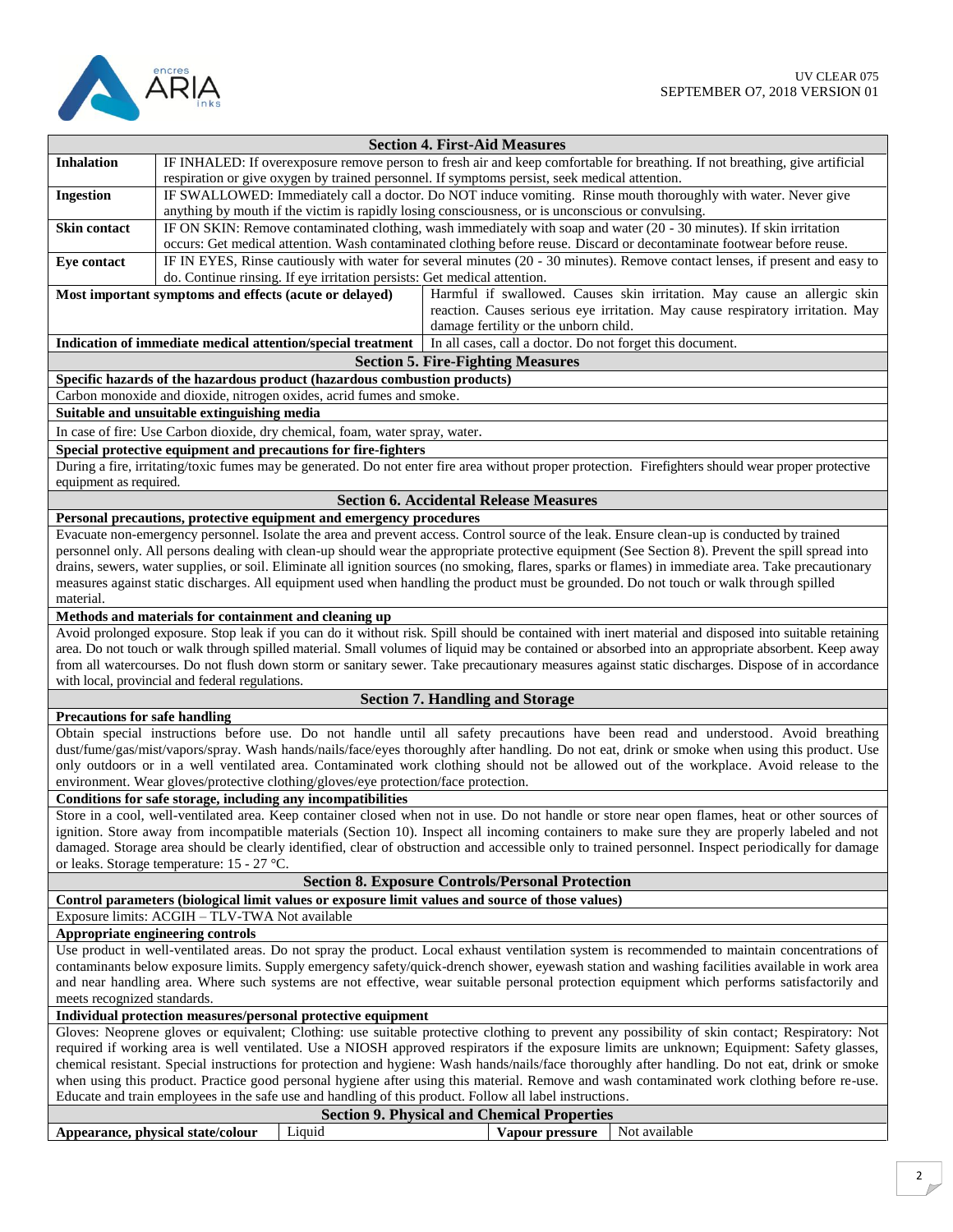

| <b>Odour</b> Slightly acrylic odour                                                                                                                                                             | Not available                                                                                        |  |  |  |
|-------------------------------------------------------------------------------------------------------------------------------------------------------------------------------------------------|------------------------------------------------------------------------------------------------------|--|--|--|
|                                                                                                                                                                                                 | Vapour density                                                                                       |  |  |  |
| Not available<br><b>Odour threshold</b>                                                                                                                                                         | Not available<br><b>Relative density</b>                                                             |  |  |  |
| Not available<br><b>DH</b>                                                                                                                                                                      | <b>Solubility</b><br>Insoluble                                                                       |  |  |  |
| <b>Melting/freezing point</b><br>Not available                                                                                                                                                  | Partition coefficient - n-octanol/water<br>Not available                                             |  |  |  |
| Initial boiling point/range<br>Not available                                                                                                                                                    | Auto-ignition temperature<br>Not available                                                           |  |  |  |
| <b>Flash point</b> $> 100 °C (212 °F)$                                                                                                                                                          | <b>Decomposition temperature</b><br>Not available                                                    |  |  |  |
| <b>Evaporation rate</b><br>Not available                                                                                                                                                        | Not available<br>Viscosity                                                                           |  |  |  |
| Flammability (solids and gases)<br>Not available                                                                                                                                                | <b>VOC</b><br>Not available                                                                          |  |  |  |
| Upper and lower flammability/explosive limits<br>Not available                                                                                                                                  | None known<br><b>Other</b>                                                                           |  |  |  |
| <b>Section 10. Stability and Reactivity</b>                                                                                                                                                     |                                                                                                      |  |  |  |
| Reactivity                                                                                                                                                                                      |                                                                                                      |  |  |  |
| Stable under normal conditions.                                                                                                                                                                 |                                                                                                      |  |  |  |
| <b>Chemical stability</b>                                                                                                                                                                       |                                                                                                      |  |  |  |
| Yes, Stable under the recommended storage and handling conditions prescribed.                                                                                                                   |                                                                                                      |  |  |  |
| <b>Possibility of hazardous reactions</b>                                                                                                                                                       |                                                                                                      |  |  |  |
| Non under normal conditions of storage and use.                                                                                                                                                 |                                                                                                      |  |  |  |
| Conditions to avoid (static discharge, shock or vibration)                                                                                                                                      |                                                                                                      |  |  |  |
| Heat and sun light; the product must be stored in a dry and dark area; the temperature must not exceed $27^{\circ}$ C.                                                                          |                                                                                                      |  |  |  |
| <b>Incompatible materials</b>                                                                                                                                                                   |                                                                                                      |  |  |  |
| Avoid contact with strong oxidizing agents, peroxides or other polymerisation initiators, strong acid or bases, metallic powders or pigments.                                                   |                                                                                                      |  |  |  |
| <b>Hazardous decomposition products</b>                                                                                                                                                         |                                                                                                      |  |  |  |
| Carbon mono and dioxide, nitrogen oxides, other toxic fumes.                                                                                                                                    |                                                                                                      |  |  |  |
|                                                                                                                                                                                                 |                                                                                                      |  |  |  |
| <b>Section 11. Toxicological Information</b>                                                                                                                                                    |                                                                                                      |  |  |  |
| Information on the likely routes of exposure (inhalation, ingestion, skin and eye contact)                                                                                                      |                                                                                                      |  |  |  |
| Harmful if swallowed. Causes skin irritation. May cause an allergic skin reaction. Causes serious eye irritation. May cause respiratory irritation.                                             |                                                                                                      |  |  |  |
| May damage fertility or the unborn child.                                                                                                                                                       |                                                                                                      |  |  |  |
| Symptoms related to the physical, chemical and toxicological characteristics                                                                                                                    |                                                                                                      |  |  |  |
| No specific information available.                                                                                                                                                              |                                                                                                      |  |  |  |
| Delayed and immediate effects (chronic effects from short-term and long-term exposure)                                                                                                          |                                                                                                      |  |  |  |
| Skin Sensitization - May cause allergic skin reaction. Respiratory Sensitization - May cause severe respiratory system irritation;                                                              |                                                                                                      |  |  |  |
| Germ Cell Mutagenicity – Not available; Carcinogenicity – Not available; Reproductive Toxicity – Not available;                                                                                 |                                                                                                      |  |  |  |
| Specific Target Organ Toxicity — Single Exposure - Not available; Specific Target Organ Toxicity — Repeated Exposure - Not available;                                                           |                                                                                                      |  |  |  |
| Aspiration Hazard - No data available; Health Hazards Not Otherwise Classified - No data available.                                                                                             |                                                                                                      |  |  |  |
| Numerical measures of toxicity (ATE; $LD_{50}$ & $LC_{50}$ )                                                                                                                                    |                                                                                                      |  |  |  |
| Acrylic Oligomer LD <sub>50</sub> Oral – No data; LD <sub>50</sub> Dermal – Rat > 5000 mg/kg; LC <sub>50</sub> Inhalation – No data; CAS 75980-60-8 LD <sub>50</sub> Oral – Rat 5000            |                                                                                                      |  |  |  |
| mg/kg; LD <sub>50</sub> Dermal – Rat 2000 mg/kg; LC <sub>50</sub> Inhalation – Not data <sup>3</sup> ; CAS 7473-98-5 LD <sub>50</sub> Oral – Rat 1694 mg/kg; LD <sub>50</sub> Dermal – Rat 6929 |                                                                                                      |  |  |  |
| mg/kg; LC <sub>50</sub> Inhalation – Not data; ATE not available in this document.                                                                                                              |                                                                                                      |  |  |  |
| <b>Section 12. Ecological Information</b>                                                                                                                                                       |                                                                                                      |  |  |  |
| Ecotoxicity (aquatic and terrestrial information)                                                                                                                                               |                                                                                                      |  |  |  |
| Fish toxicity CAS: 75980-60-8: LC50: ~ 6.53 mg/L (Oryzias latipes, 48h); CAS: 7473-98-5: LC50: 160 mg/L (Leuciscus idus (Golden orfe),                                                          |                                                                                                      |  |  |  |
| 48h)                                                                                                                                                                                            |                                                                                                      |  |  |  |
| <b>Invertebrate toxicity</b> Acrylic Oligomer EC50 $1 - 10$ mg/l (48h, Daphnia magna);CAS: 75980-60-8: EC50: 3.53 mg/L (48h, Daphnia magna);                                                    |                                                                                                      |  |  |  |
| CAS: 7473-98-5:EC50 >119 mg/L (48h, Daphnia magna).                                                                                                                                             |                                                                                                      |  |  |  |
| Aquatic plant and Algae toxicity CAS: 7473-98-5: EC50: 1.95 mg/L (Desmodesmus subspicatus 72h)                                                                                                  |                                                                                                      |  |  |  |
| Persistence and degradability                                                                                                                                                                   | CAS: 75980-60-8: Water degradation (%) 70-80: 14 days; CAS: 7473-98-5: Water degradation (%) 90-100: |  |  |  |
| 28 days.                                                                                                                                                                                        |                                                                                                      |  |  |  |
| <b>Bioaccumulative potential</b>                                                                                                                                                                | CAS: 75980-60-8: (BCF: $\sim$ 22 - 32, Freshwater fish; CAS: 7473-98-5: Bioaccumulation is unlikely. |  |  |  |
| No data available<br><b>Mobility</b> in soil                                                                                                                                                    |                                                                                                      |  |  |  |
| Other adverse effects<br>Harmful to aquatic life with long lasting effects.                                                                                                                     |                                                                                                      |  |  |  |
| <b>Section 13. Disposal Considerations</b>                                                                                                                                                      |                                                                                                      |  |  |  |
| Information on safe handling for disposal/methods of disposal/contaminated packaging                                                                                                            |                                                                                                      |  |  |  |
| Dispose of contents/container into safe container in accordance with local, regional or national regulations.                                                                                   |                                                                                                      |  |  |  |
| <b>Section 14. Transport Information</b>                                                                                                                                                        |                                                                                                      |  |  |  |
|                                                                                                                                                                                                 |                                                                                                      |  |  |  |
| UN number; Proper shipping name; Class(es); Packing group (PG) of the TDG Regulations                                                                                                           |                                                                                                      |  |  |  |
| Non regulated                                                                                                                                                                                   |                                                                                                      |  |  |  |
| UN number; Proper shipping name; Class(es); Packing group (PG) of the IMDG (maritime)                                                                                                           |                                                                                                      |  |  |  |
| Non regulated                                                                                                                                                                                   |                                                                                                      |  |  |  |
| UN number; Proper shipping name; Class(es); Packing group (PG) of the IATA (air)                                                                                                                |                                                                                                      |  |  |  |
| Non regulated                                                                                                                                                                                   |                                                                                                      |  |  |  |
| Special precautions (transport/conveyance)<br>None                                                                                                                                              |                                                                                                      |  |  |  |